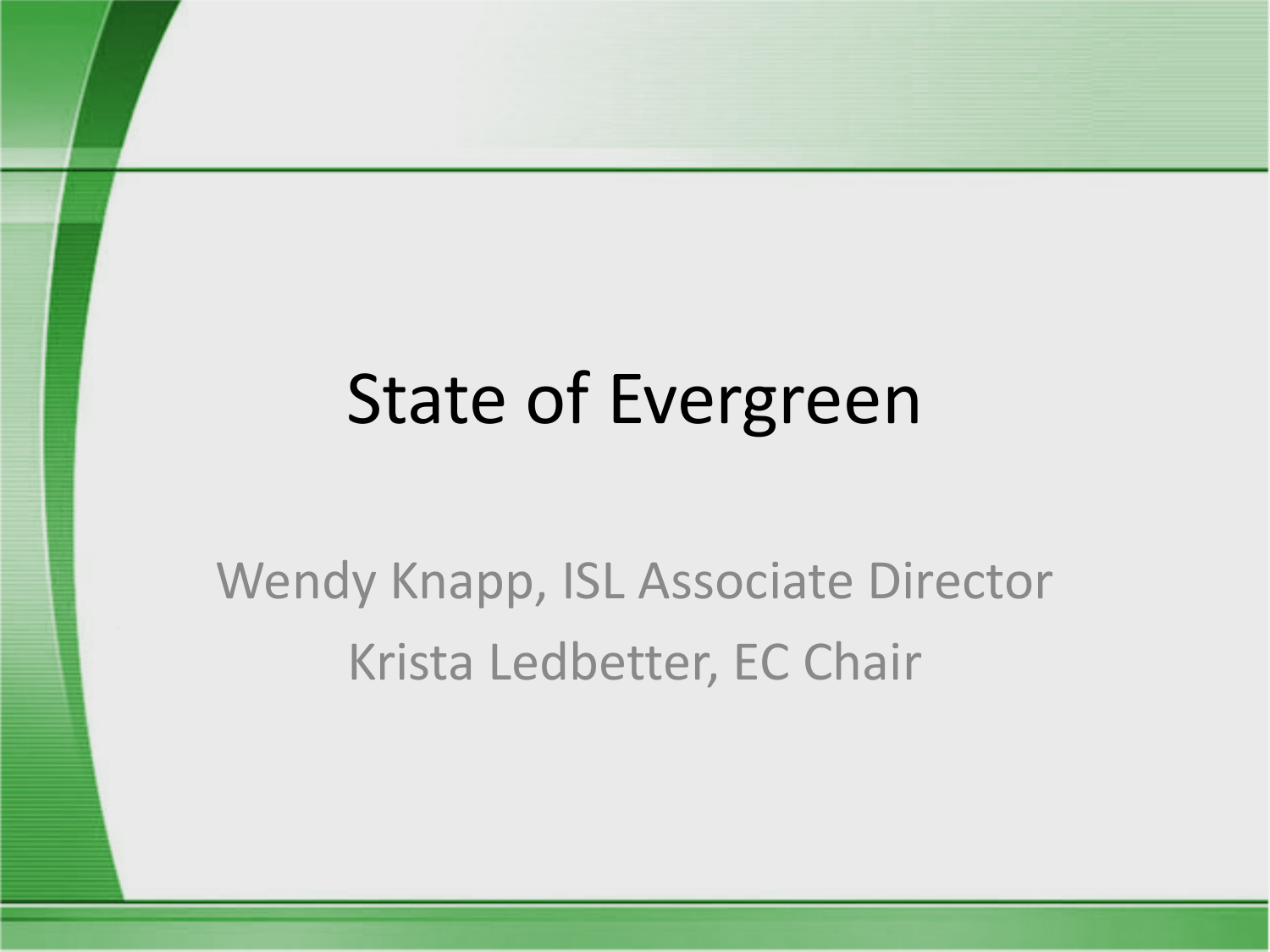## Evergreen at 100!

- #100: Peabody Public Library, #101 Peru Public Library, #102 Covington Veedersburg Public Library
- 2012 Stats
	- Circulation: 8.4 million
	- Transits: 267,523
	- Patrons: 914,260 (Current: 981,929)
	- Bibs: 2.9 million
	- Items: 6.7 million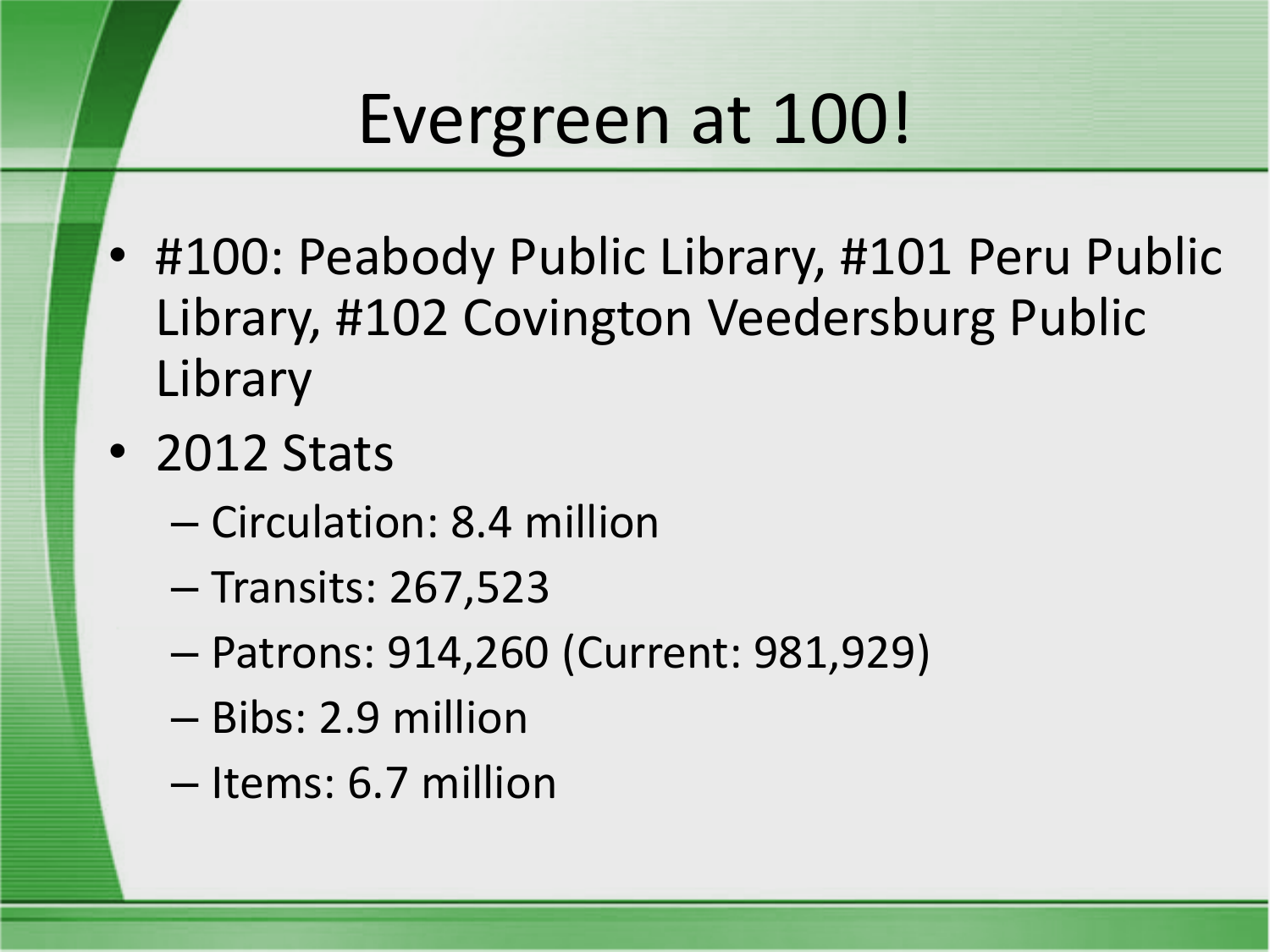## Circulation stats, 2008-2012

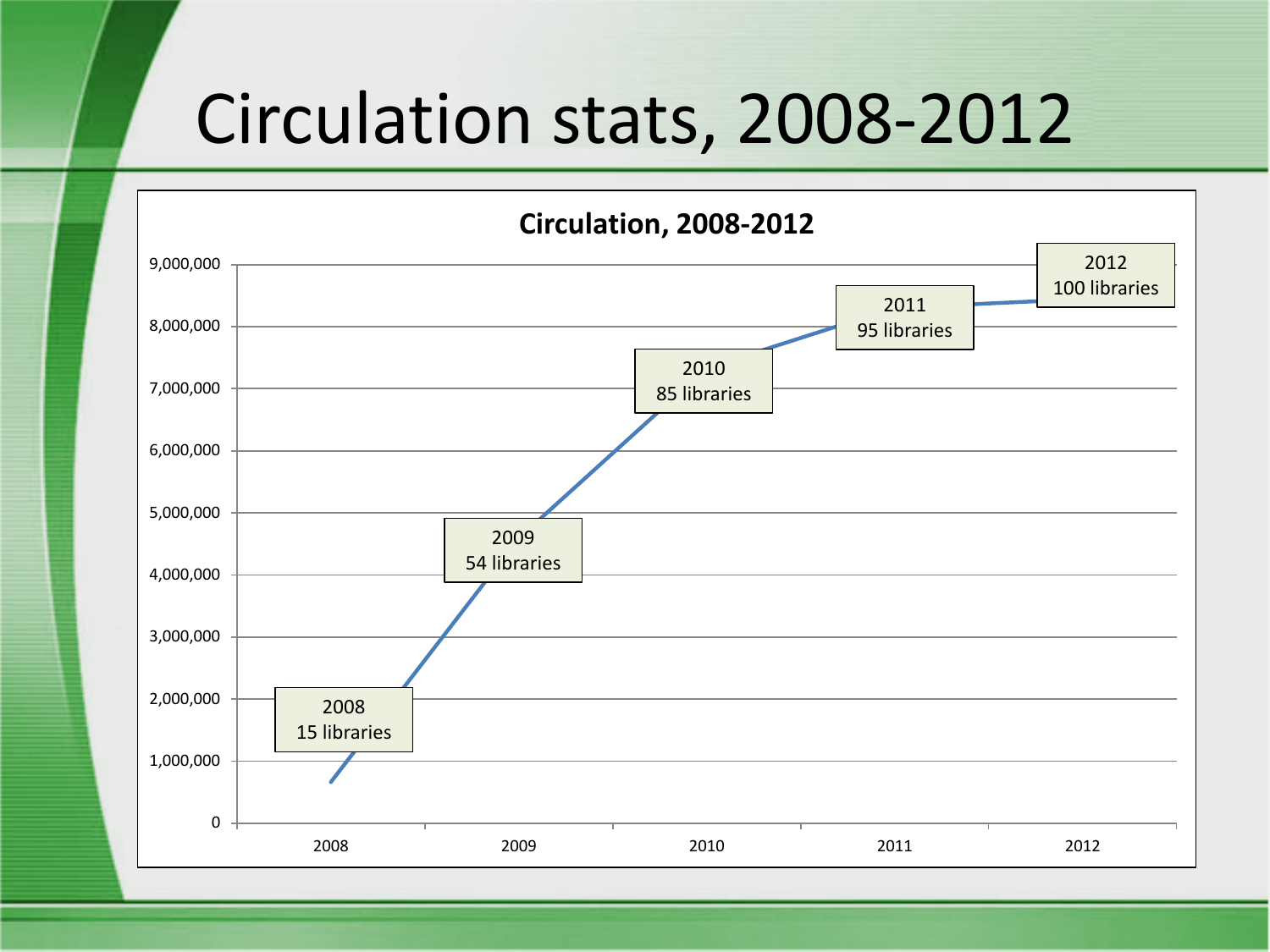# INfoExpress Libraries 2010-2011

| <b>IU-Bloomington</b>                      | 10,364 Westfield-Washington Twp Public | 5,632 |
|--------------------------------------------|----------------------------------------|-------|
| <b>Plainfield-Guilford Township Public</b> | 8,679 IUPUI University Library         | 5,479 |
| <b>Ball State University Libraries</b>     | 7,784 West Lafayette Public Library    | 5,184 |
| <b>Allen County Public Library</b>         | 7,540 Kendallville Public Library      | 5,061 |
| <b>Jackson County Public Library</b>       | 7,397 Fulton County Public Library     | 5,016 |
| University of Notre Dame                   | 6,597 Elkhart Public Library           | 5,009 |
| <b>Hussey-Mayfield Memorial Public</b>     | 6,479 Evansville Vanderburgh Public    | 4,992 |
| Indiana Share Program                      | 6,459 Purdue University                | 4,838 |
| <b>Greenwood Public Library</b>            | 6,412 Jay County Public Library        | 4,590 |
| <b>Jefferson County Public Library</b>     | 5,887 Johnson County Public Library    | 4,546 |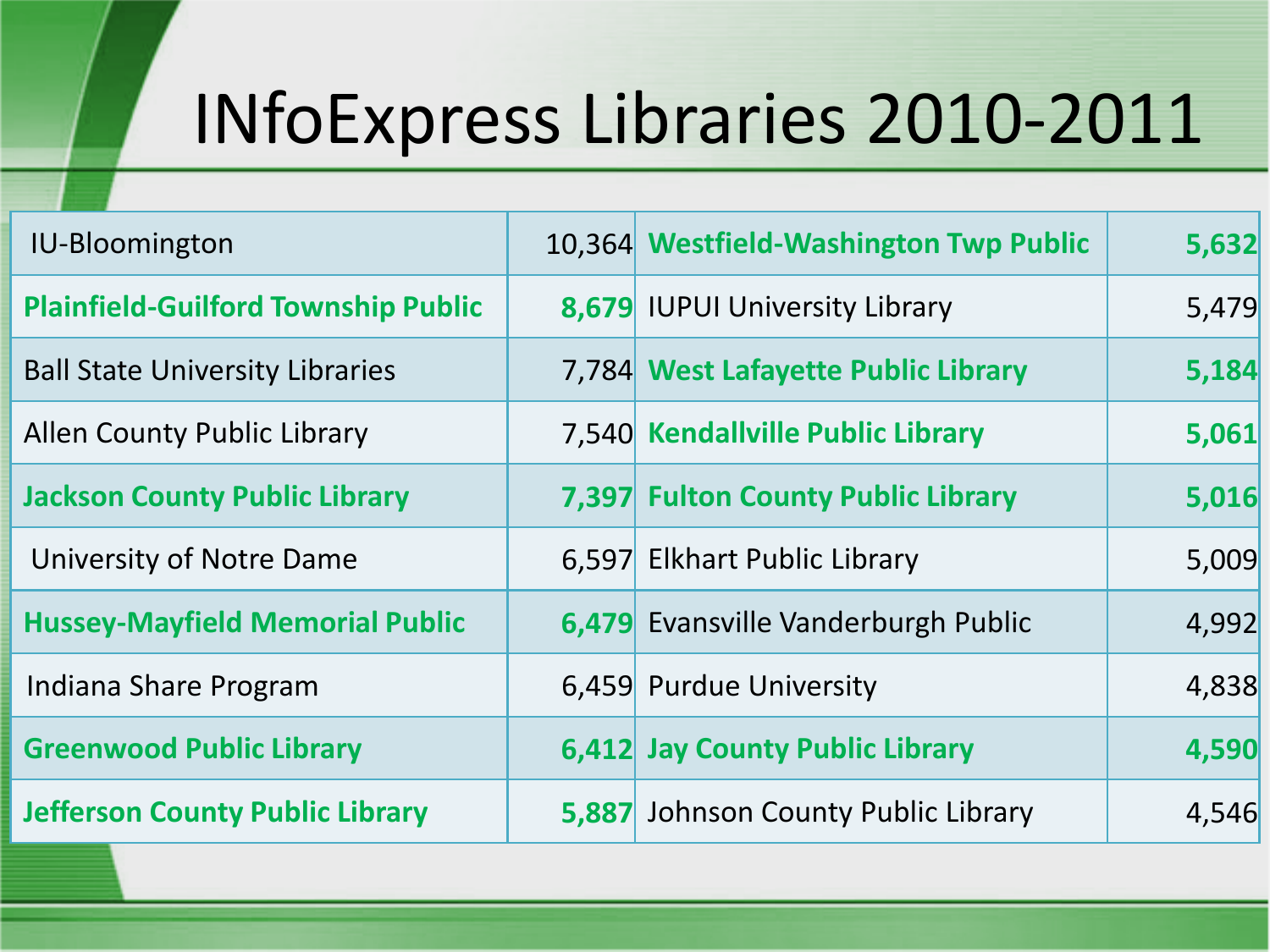# INfoExpress Libraries 2011-2012

| <b>IU-Bloomington</b>                      | 9,409 Jefferson County Public Library | 6,391 |
|--------------------------------------------|---------------------------------------|-------|
| <b>Plainfield-Guilford Township Public</b> | 9,065 IUPUI University Library        | 6,388 |
| <b>Morgan County Public Library</b>        | 8,604 Westfield-Washington Twp Public | 6,325 |
| <b>Allen County Public Library</b>         | 8,149 West Lafayette Public Library   | 6,069 |
| <b>Jackson County Public Library</b>       | 7,963 Kendallville Public Library     | 5,913 |
| <b>Ball State University Libraries</b>     | 7,370 Fulton County Public Library    | 5,563 |
| <b>Greenwood Public Library</b>            | 7,358 Jay County Public Library       | 5,377 |
| <b>Hussey-Mayfield Memorial Public</b>     | 6,915 Adams Public Library            | 5,141 |
| University of Notre Dame                   | 6,804 LaGrange County Public Library  | 5,084 |
| Indiana Share Program                      | 6,515 Carnegie PL of Steuben County   | 4,995 |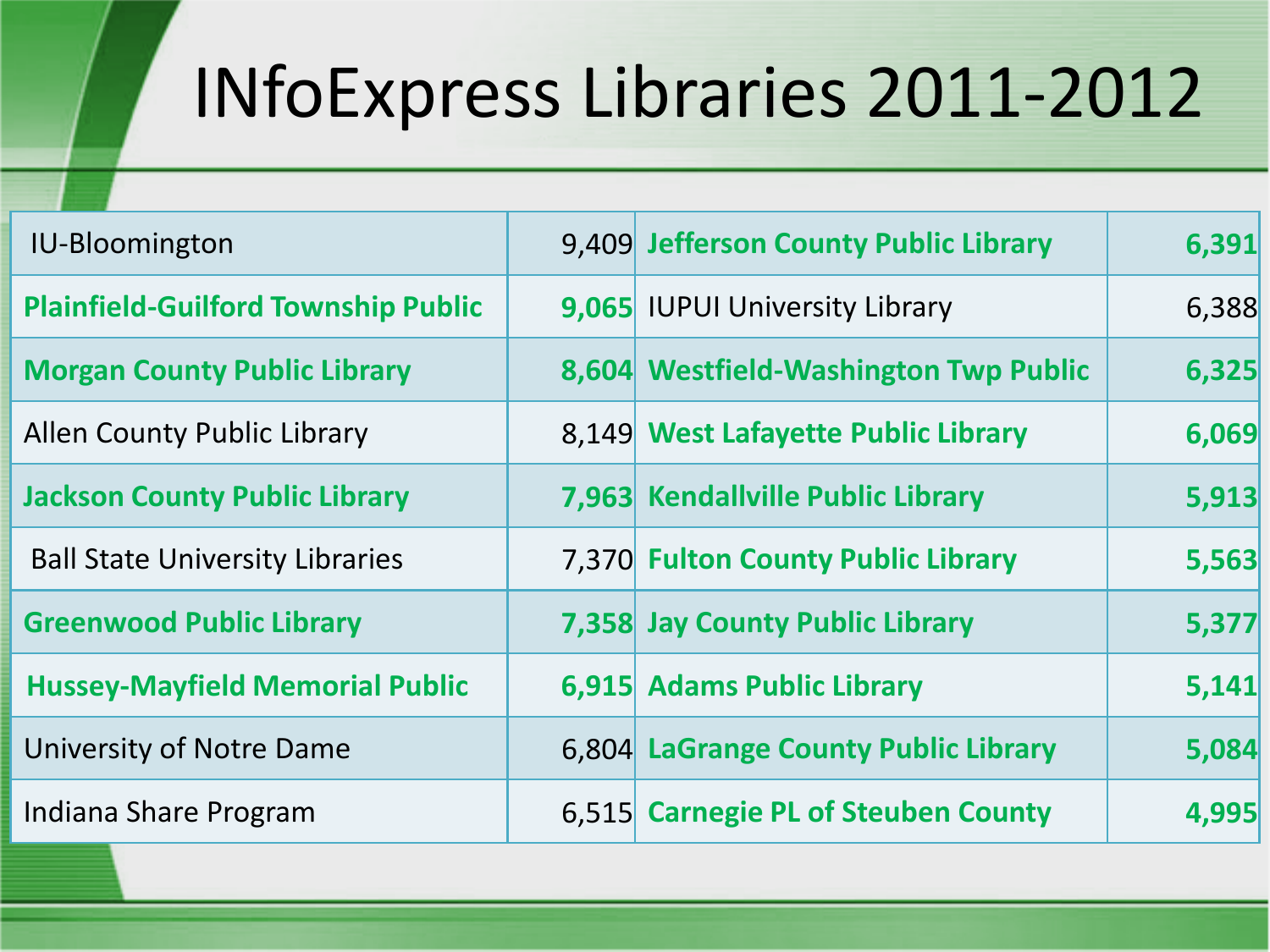# INfoExpress Libraries 2011-2013\*

| <b>Plainfield-Guilford Township Public</b> | 7,923 West Lafayette Public Library  | 5,348 |
|--------------------------------------------|--------------------------------------|-------|
| <b>Morgan County Public Library</b>        | 7,553 IUPUI University Library       | 5,114 |
| <b>IU-Bloomington</b>                      | 7,528 University of Notre Dame       | 5,084 |
| <b>Jackson County Public Library</b>       | 6,573 Kendallville Public Library    | 5,043 |
| <b>Allen County Public Library</b>         | 6,407 Fulton County Public Library   | 4,796 |
| <b>Hussey-Mayfield Memorial Public</b>     | 6,159 LaGrange County Public Library | 4,699 |
| <b>Ball State University Libraries</b>     | 5,933 Jay County Public Library      | 4,405 |
| <b>Greenwood Public Library</b>            | 5,692 Adams Public Library           | 4,394 |
| <b>Westfield-Washington Twp Public</b>     | 5,569 Greensburg-Decatur Co. PL      | 4,326 |
| <b>Jefferson County Public Library</b>     | 5,453 Carnegie PL of Steuben County  | 4,272 |

\*as of 4/30/13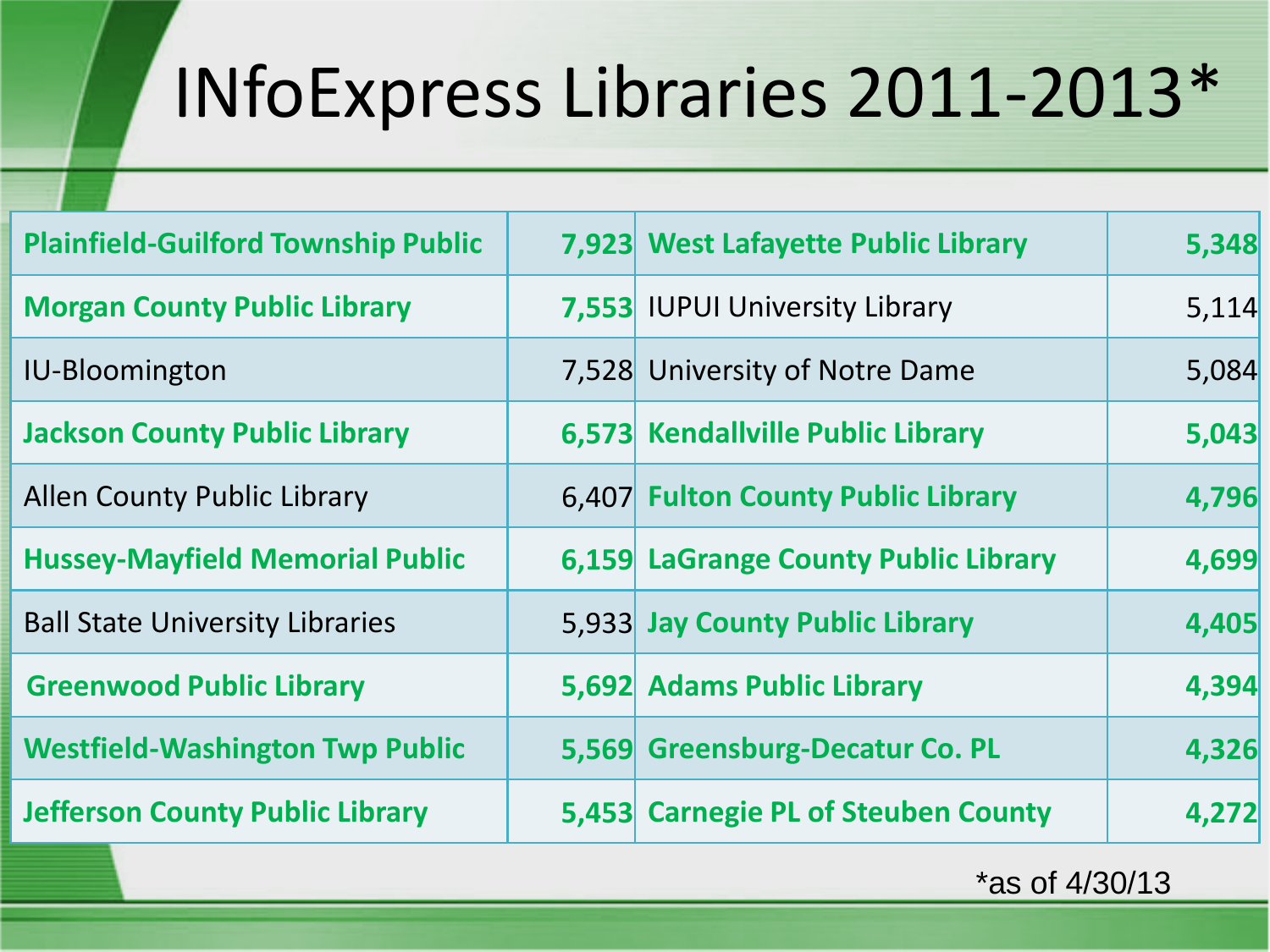## Statewide Resource Sharing Trends

| <b>Year</b> | <b>Number of</b><br><b>Locations</b> | <b>Total Packages</b><br>Sent by all | <b>Sent from Top</b><br><b>20 Libraries</b> | Top 20<br>Libraries' share |
|-------------|--------------------------------------|--------------------------------------|---------------------------------------------|----------------------------|
| 2007-2008   | 402                                  | 205,528                              | 79,313                                      | 38.6%                      |
| 2008-2009   | 380                                  | 278,179                              | 101,938                                     | 36.6%                      |
| 2008-2009   | 373                                  | 366,859                              | 112,017                                     | 30.5%                      |
| 2010-2011   | 402                                  | 447,127                              | 123,945                                     | 27.7%                      |
| 2011-2012   | 394                                  | 491,949                              | 135,398                                     | 27.5%                      |
| 2012-2013*  | 386                                  | 427,289                              | 112,271                                     | 26.2%                      |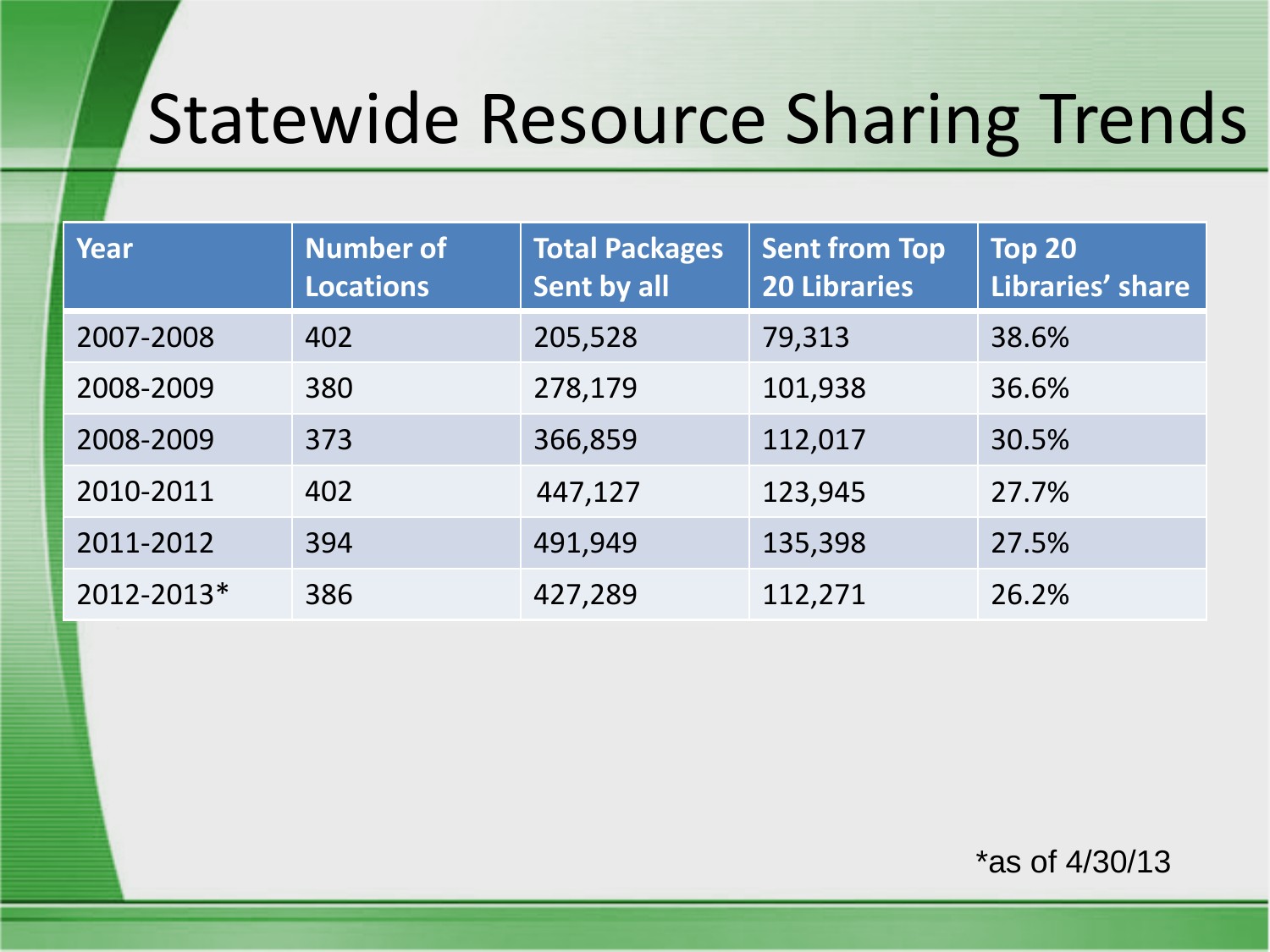# Accomplishments

- Representation on Evergreen International Governance Committee
- Bookmobile working group
- Increase in training resources
	- New regional coordinators
	- Evergreen Indiana Holds class New!
	- Core EI classes taught in the field regionally
		- March Jackson County Public Library
		- June LaGrange County Public Library
	- Bi-annual webinars
	- Short Youtube videos on searching, analyzing results, etc.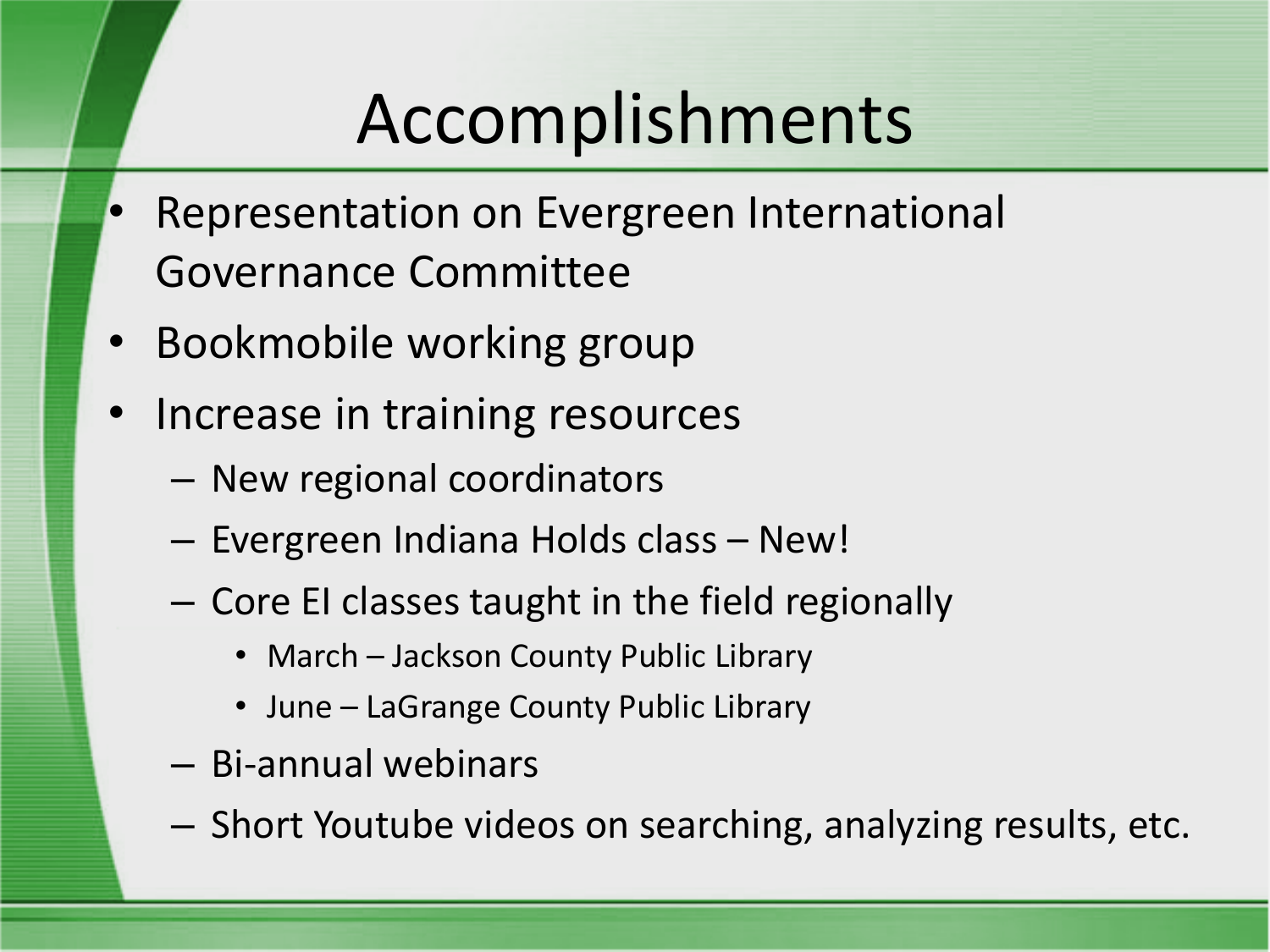### Development queue results

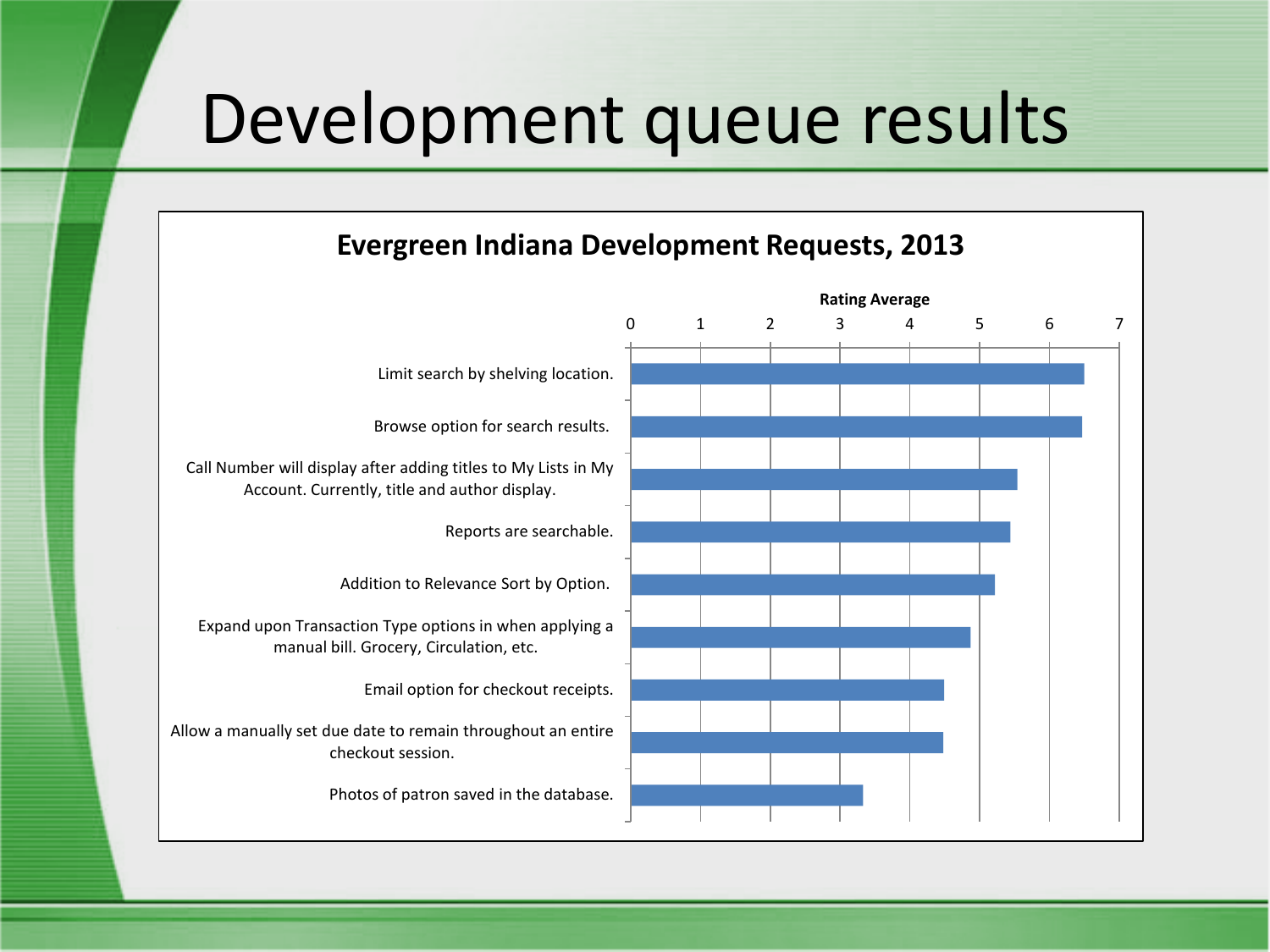### Development survey – Write in option

- 41% of responses true implementation requests
	- Program and/or system development requests
	- Example: A program for providing central, approved reports on core stats like monthly circulation.
	- Distribute these requests to the corresponding committee for discussion
- 54% of responses will be responded to in circulation/cataloging tips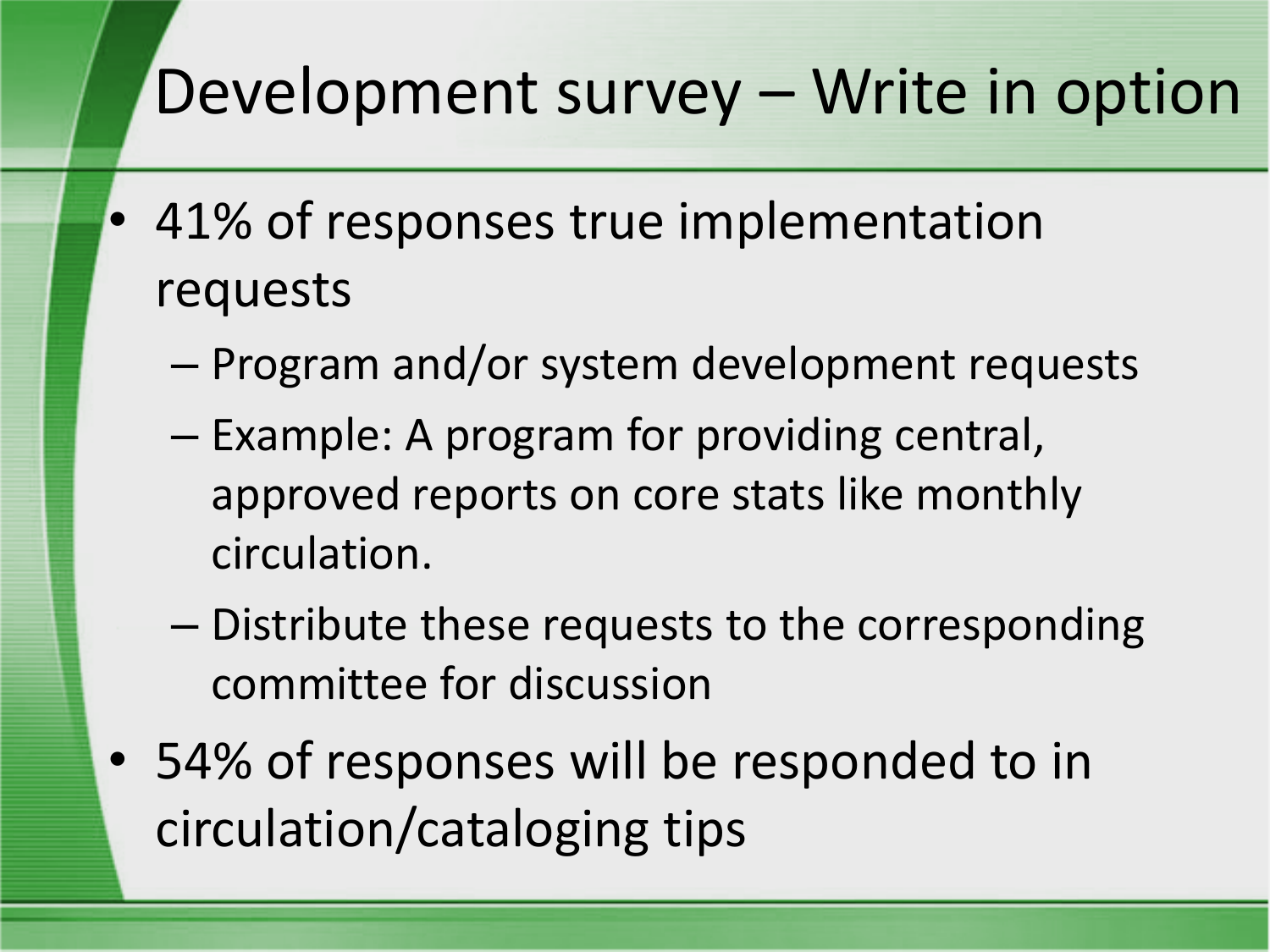## Project queue for 2013-14

- #1 Payment program
- #2 Mobile OPAC
- #3 Limit search by shelving location
- #4 Browse option for search results
- #5 Call number will display after adding titles to My Lists in My Account.
- #6 Reports are searchable
- #7 Addition to relevance sort by option
- #8 Expand upon transaction type options in when applying a manual bill.
- #9 Email option for checkout receipts
- #10 Allow a manually set due date to remain throughout an entire checkout session
- #11 Photos of patrons saved in database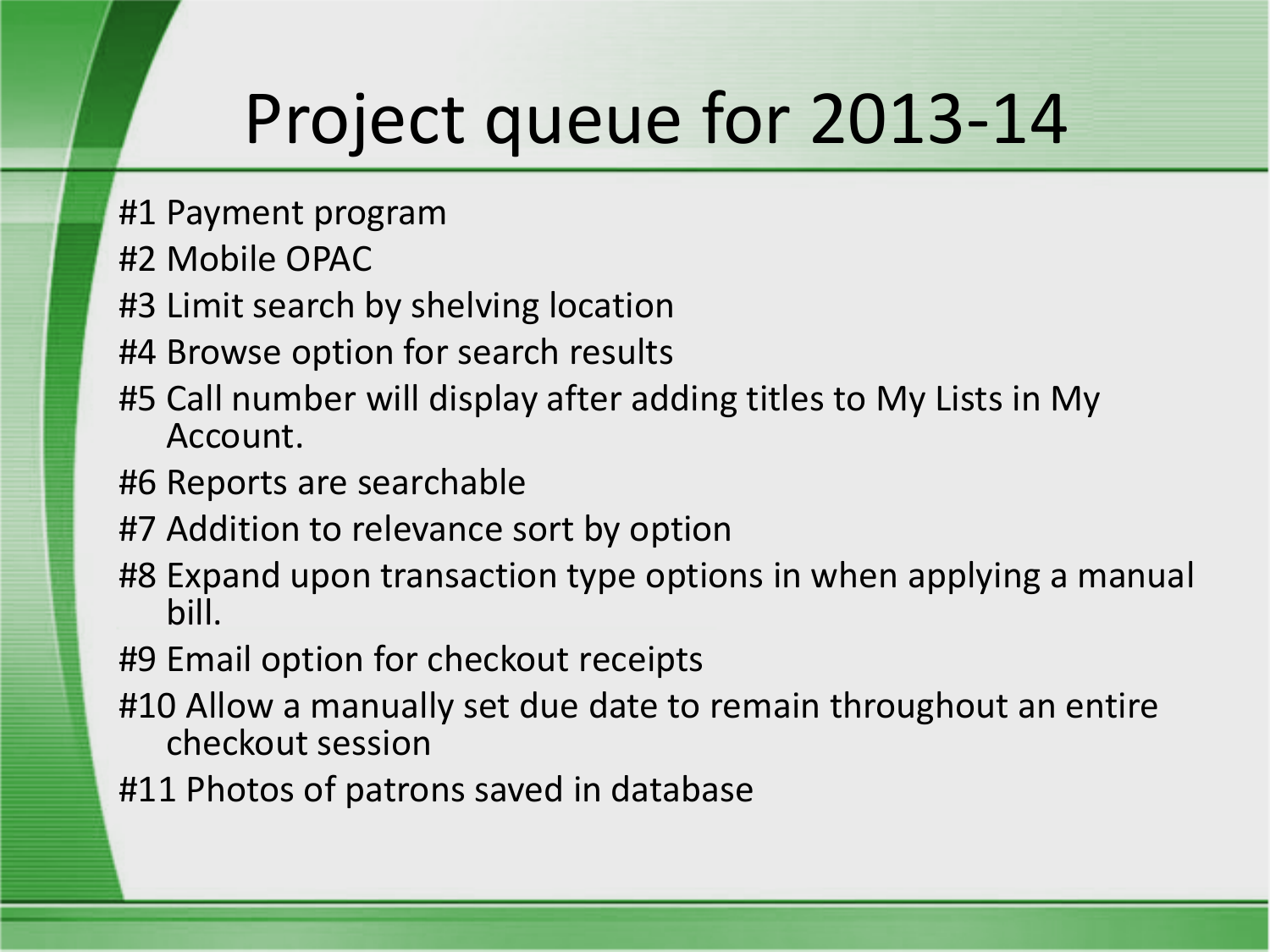## News!

- Upgrade
	- New date for the next upgrade proposed as Dec. 13-15, 2013
	- Upgrade plan
		- Get access to test version of 2.4 in late summer
		- Committees begin testing and note-taking in early fall
		- New features webinar in late fall
		- Upgrade in winter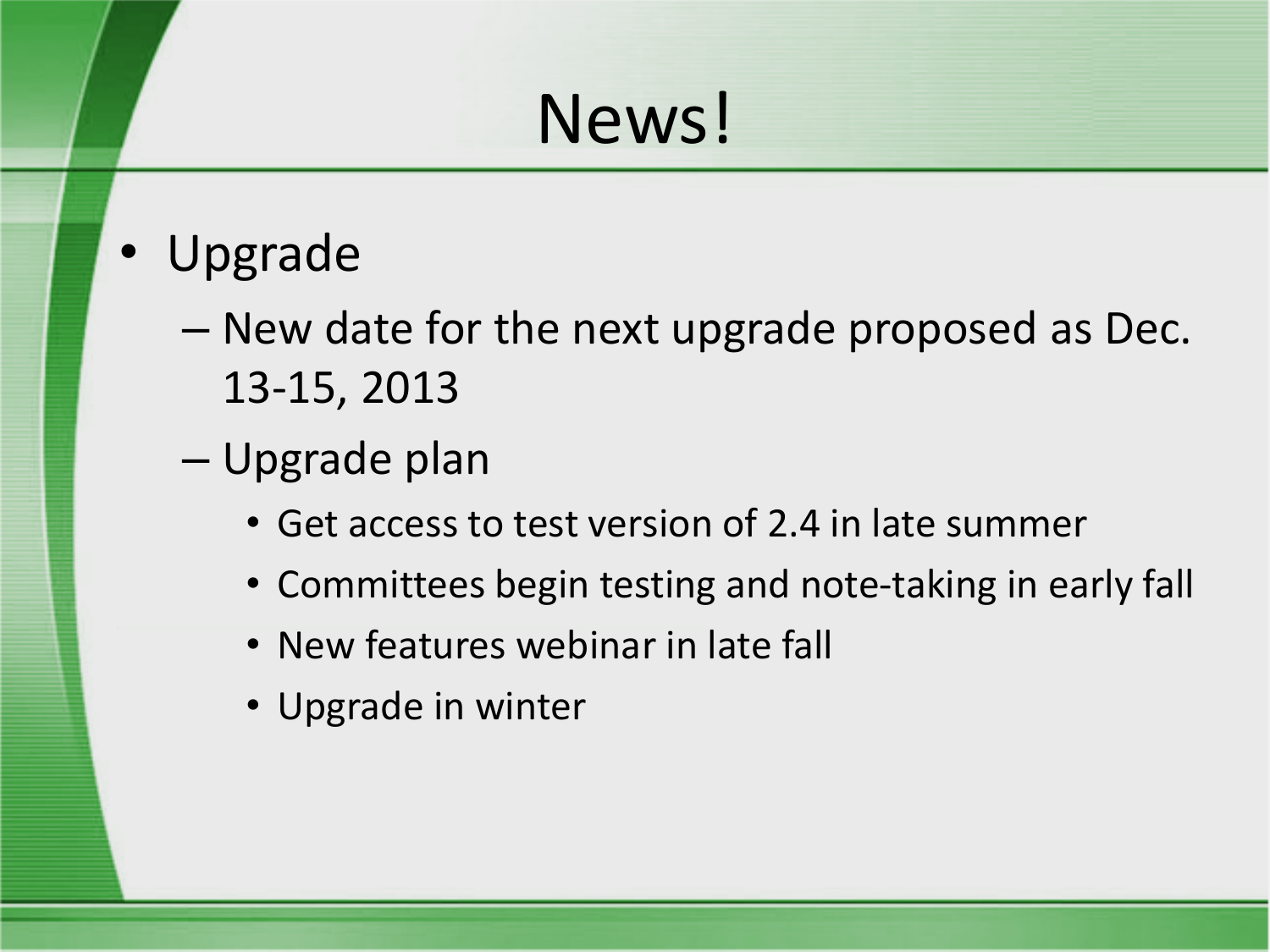## News!

- Membership fee (?)
	- Goal: Establish a fair and appropriate annual membership fee for system maintenance, development, training, etc.
	- VII. Financial Responsibilities (From *Membership Agreement*)
		- All financial responsibilities that will be designated as those to be paid by the member libraries will be acted upon by the Executive Committee and then mailed to the member libraries by April 1 each year with an effective date of January 1 the following calendar year.
	- Several options considered. Decisions not yet made.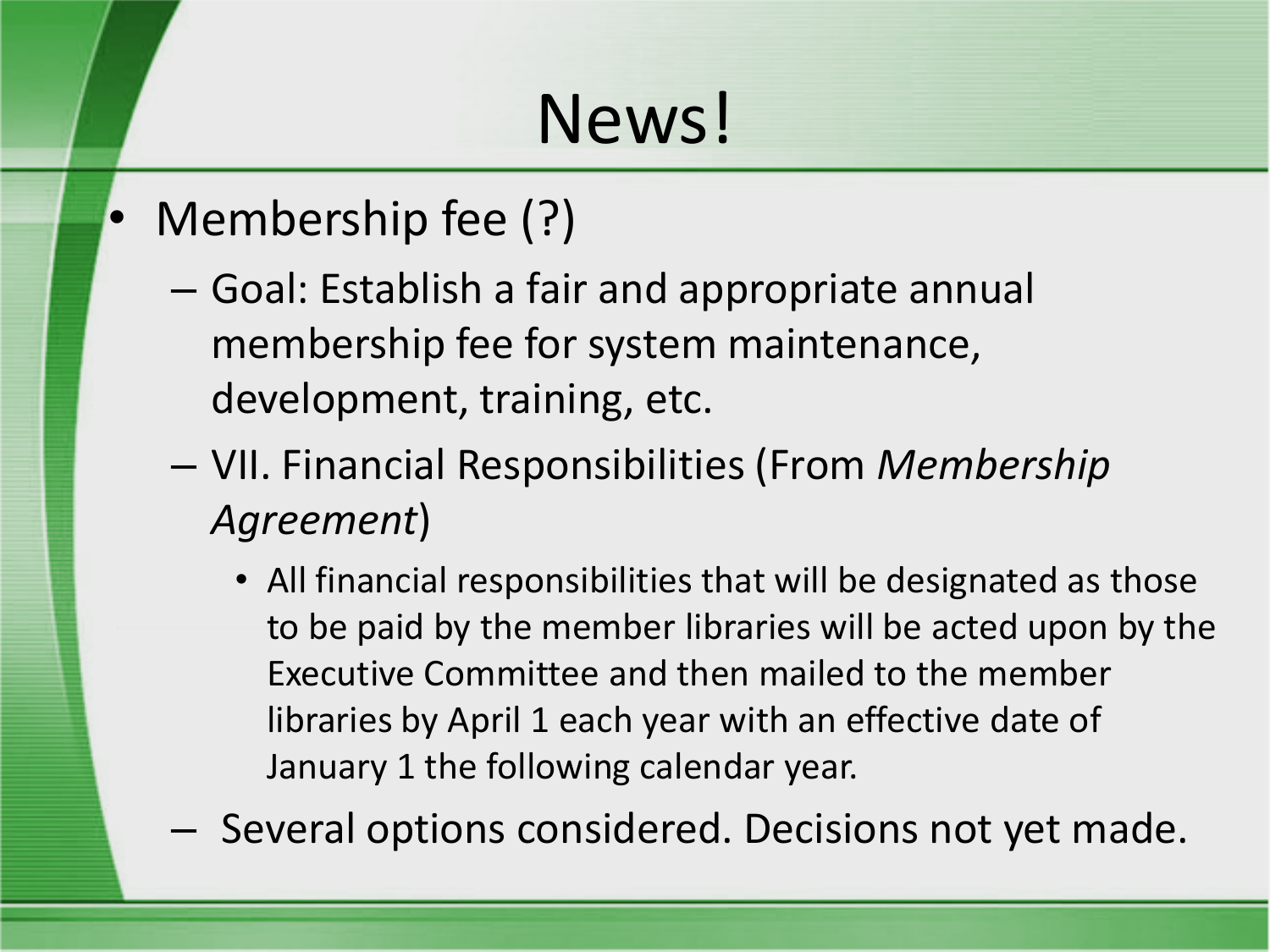# Ongoing projects

- Payment pilot
	- Progression from 3 staff client reports to downloadable daily reconciliation reports.
	- State Board of Accounts approval.
	- Late summer 2013 training webinars
	- Late fall 2013 target date
- Mobile OPAC
	- Task force established
	- Deciding on features for mobile OPAC
		- My Account; What info in Search Results?; What info in individual result?; Place a hold
	- Testing by task force Late summer